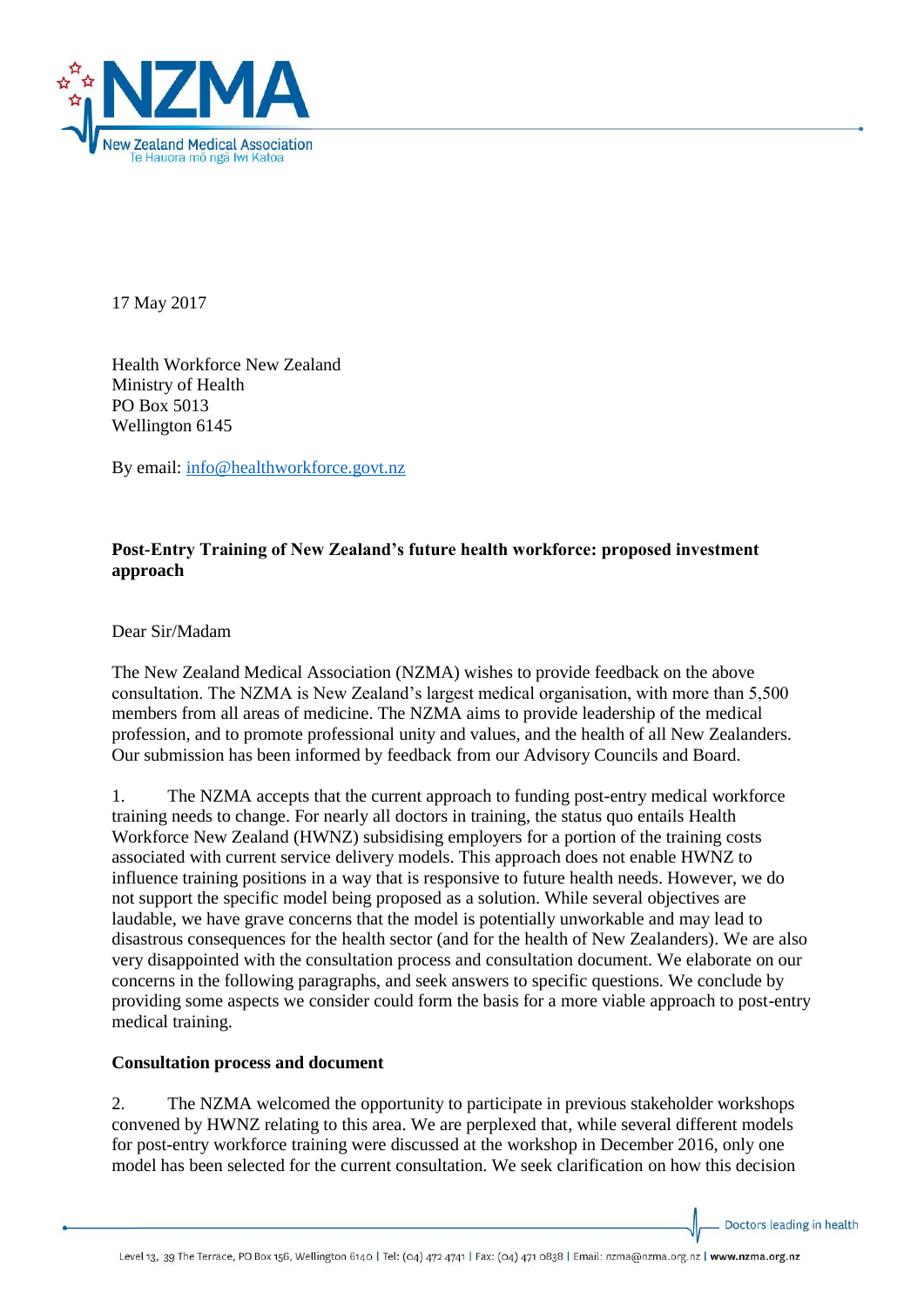was reached and what happened to the other models that were under consideration. We also do not agree with the statement that the current proposal arose from co-design. This is patently false. While HWNZ refers to "further co-design work with a working group comprising members of the DHB's Workforce Strategy Group", to our knowledge key stakeholders (eg, Colleges, professional associations, DHB CEOs and CMOs) have not had the opportunity to co-design the model being proposed.

3. We are concerned that the consultation provides no information about timeframes. Given the proposed paradigm shift and the fact that the changes may have decades-long impacts on the health workforce, we would be concerned if there is a rush to progress the proposed approach without meaningful analysis of submissions. We ask HWNZ to provide the sector, including us, with timeframes, including for the analysis of submissions. We also ask to be provided with the results of the analysis of submissions.

4. The consultation document lacks any referencing, and the proposed investment approach model is very light on details. It also lacks any situation analysis that lists all the other models that were discussed, as a full list of potential options (of which the current proposed investment approach is but one), systematically analysing the advantages, disadvantages and costs of each. This would help inform the sector as to why the proposed investment approach option was chosen, and provide the sector with the chance to discuss that analysis, and possibly persuade HWNZ otherwise. We submit that references to workforce data, as well as more details about the proposed investment approach, are needed to enable a more meaningful evaluation of the proposal.

## **Flawed logic and expectations**

5. Underlying the proposal is an assumption that 'the sector' has workforce intelligence that HWNZ does not have—that will enable *investment* decisions. Yet HWNZ suggests it *does* have the information to be able to make decisions about *disinvestment*. This seems to be flawed logic. How can HWNZ have adequate information to *disinvest* when it requires intelligence from the sector on which to base its decisions to *invest*? Such beliefs about what the sector is capable of also appear to be at odds with previous statements by HWNZ that acknowledge the 'intrinsic uncertainty' of workforce planning.<sup>1</sup> Such uncertainty is not conducive to calculating return on investment or cost-benefit analyses, both of which are required for the proposed approach to succeed.

#### **Assumption the market will deliver the national workforce needed**

6. A fundamental problem with the proposed investment approach is the assumption that the market will deliver the national health workforce that is needed. We are not convinced that this will be the case. It is difficult to envisage how the model will incentivise training bids for the areas where there is most need. We return to the example of palliative care, which was the prime example used to stimulate the review in the first place, and ask HWNZ to specifically demonstrate how the current proposal will encourage sufficient bids to meet demand in this area. Māori health is but another example.

7. We contend that there is also an inherent contradiction between the intention for postentry training to be "more flexible, more re-deployable and more transferable" and the need for the model "allow new investments to become long-term (5-15 year) sustainable investments".

**<sup>.</sup>** <sup>1</sup> Gorman DF. Towards a sustainable and fit-for-purpose health workforce--lessons from New Zealand. Med J Aust. 2013 Sep 2;199(5 Suppl):S32-6.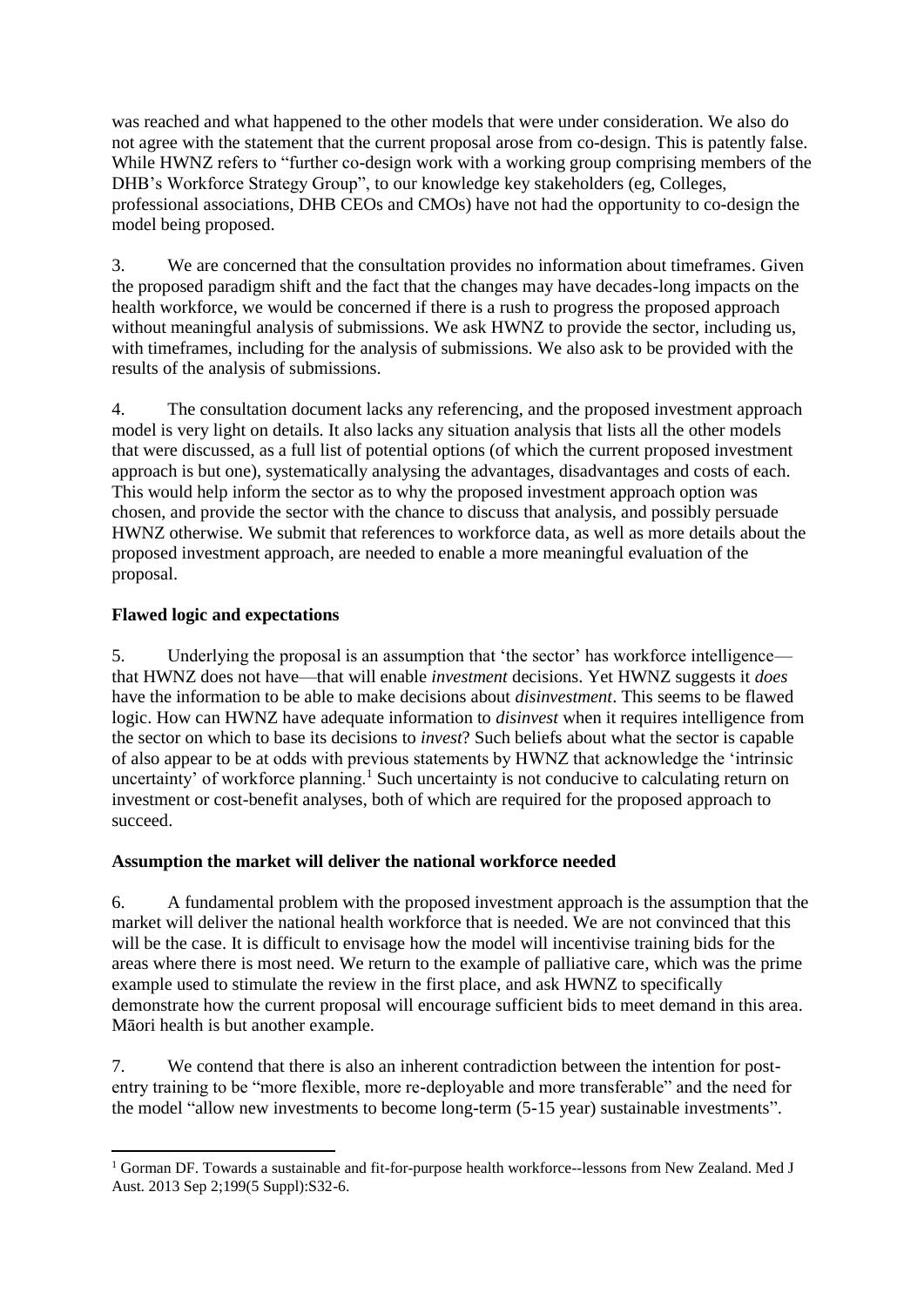Furthermore, the proposed model requires a built-in profit margin for providers to stimulate bids; this is arguably an inefficient use of funding.

## **Disinvest to invest approach**

8. Several aspects of this approach are problematic. Disinvestment is a threat to existing training programmes and providers, and to current and future service delivery. We believe that HWNZ does not have enough information to make robust disinvestment decisions. There is an effort to make the investment decision process transparent, but the lack of process around disinvestment decisions is ironic and concerning. While HWNZ proposes identifying candidates for disinvestment, there is no indication that its decisions can be independently reviewed or appealed. We are also concerned by the apparent ease by which HWNZ thinks it can cut funding to certain existing Colleges.

# **Evolution of funding**

9. While we appreciate the need for post-entry training of the entire health workforce, we have strong reservations about the idea that funds previously earmarked for training the RMO workforce could be used for training other sections of the health workforce. This is likely to lead to a reduction in services in some important areas of healthcare. Rather than redistribute existing funding away from the training of doctors, we believe additional funding is required to train other sectors in the health workforce.

10. Since 2008, the number of domestic medical student intake places has risen by over 50%. Has HWNZ funding for vocational training increased to match the increase in numbers of graduating doctors? As the increase in medical student places would be expected to lead to an increase in the number of vocationally training doctors, we ask HWNZ, in the spirit of openness, transparency and good process, to provide the sector (us included) with data on the baseline funding for medical vocational training in 2008, as well as annual increases to date, and forecast increases.

#### **Unintended consequences of a contestable approach**

11. The NZMA believes that introducing a contestable approach to post-entry health workforce training will have several unintended, but inevitable, negative consequences for the health sector, and, therefore, for the health of New Zealanders.

12. Firstly, a contestable approach is likely to fracture the sector, setting training organisations and groups against each other. This is directly contrary to the goal of 'fostering greater trust and collaboration' in the sector that underpins the 'One Team' theme in the New Zealand Health Strategy. Indeed, this extends to the multidisciplinary teamwork in clinical and public health settings necessary for best health outcomes—where, on the ground, individual clinical specialties and disciplines are necessary but in themselves insufficient, and working together is essential. We would be very concerned if the proposal led to a split between vocational training Colleges, for example. There is a strong view that the superficial appeal of competition will soon be replaced by inter-organisational discord and dysfunction. The impacts of aberrant competition and specialty/disciplinary attrition will not necessarily be fully felt for many years, with definite reductions in services in some important areas of health care—by which time it will be very difficult to undo. This is similar to the major problems and limitations with the competitive model of health that failed New Zealand in the 1990s.<sup>2</sup>

**<sup>.</sup>** <sup>2</sup> Devlin N, Maynard A, Mays N. New Zealand's new health sector reforms: back to the future? BMJ. 2001 May 12;322(7295):1171-4. Available from http://www.bmj.com/content/322/7295/1171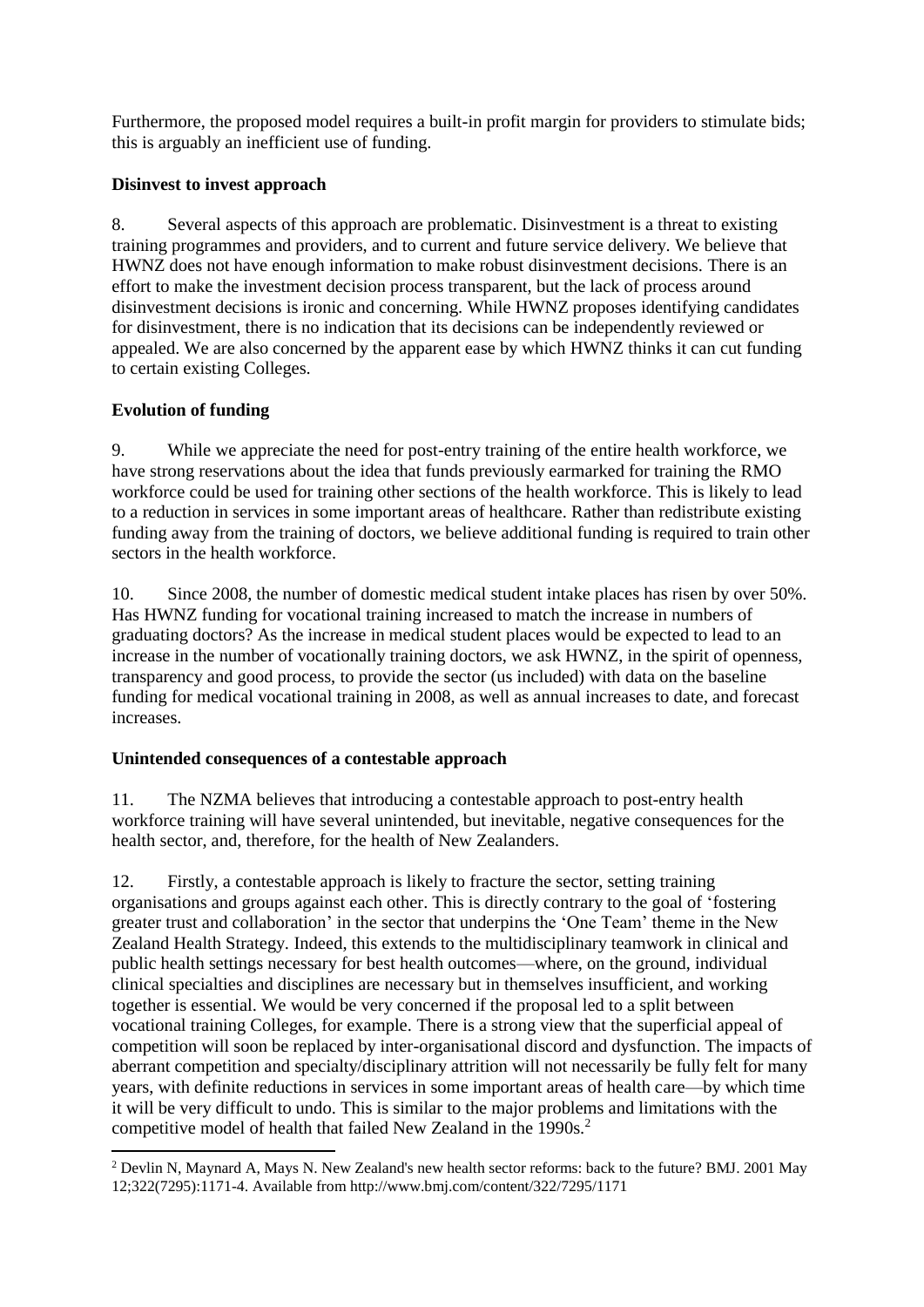13. Secondly, the process is likely to favour some types of organisations, and some Colleges, over others. We are not starting on a level playing field. Many smaller Colleges already struggle to meet extensive and onerous administrative requirements, and may find it difficult to meet evidence requirements for proposals, especially in those fields that are complex and where epidemiological need and service effects are harder to establish because of multiple confounders (regardless of the resources they might potentially have available). While HWNZ claims it will "develop ways to support potential bidders, including those with limited resources of analytical capabilities", and will make evidence requirements lower for smaller investments, we seek clarification on whether differing standards will be permitted by the Ministry for Business, Innovation and Employment (MBIE), particularly if the Government Electronic Tenders Service (GETS) is the selected platform for proposals.

14. Thirdly, it would be particularly concerning if the proposed market approach favoured large corporate entities with global aspirations but without local expertise or sensitivities. It is important that the New Zealand health workforce is trained to be culturally competent and sensitive to the specific needs of Māori.

#### **Impact on IMG numbers**

15. While reliance on overseas-trained health professionals is identified as a challenge that the proposal is intended to address, we are not convinced that the model will address this. Indeed, we envisage various scenarios whereby the proposed approach may exacerbate reliance on international medical graduates (IMGs). For example, to meet gaps in service that arise because of the proposed disinvest-to-invest approach, DHBs may look to recruit more experienced RMOs from overseas. New Zealand graduate doctors may also be more likely to head overseas for their postgraduate training. Once they do so, they may be less inclined to return. This would represent a major loss of investment, given that medical school and PGY1/2 years are subsidised by the taxpayer. We also seek clarification on who would fill potential surpluses in training programmes if providers offered these. Would IMGs be accepted to fill these positions? We suggest that HWNZ commissions analysis of the potential impacts of the proposed investment approach to postgraduate training on IMG numbers.

#### **PHARMAC-like process model**

16. We note HWNZ's preference for "a PHARMAC-like model in which HWNZ bases its investment decisions on a transparent and rigorous process that is consistent with agreed principles and transparent prioritisation criteria". While transparency and rigour are laudable aspirations to guide any investment decisions, we have serious reservations that a PHARMAClike model could be operationalised to usefully guide decisions on training the health workforce. Cost-benefit analysis and return on investment methods for prioritisation require a high level of evidence and certainty to be in any way useful. Our view is that the proposal to use a PHARMAC-like model is potentially unworkable in the health workforce setting, for the reasons below.

17. The health workforce is fundamentally and qualitatively very different from pharmaceuticals. Unlike pharmaceuticals, workforce supply cannot be switched in and out of the market *ad libitum*. The workforce takes years to train, and multiple diverse factors influence supply and demand in more complex ways than medicines. Furthermore, despite the well-known enormous complexities and biases inherent in evidence from clinical epidemiology and clinical trials, including that evidence's generalisability to new settings, evaluating pharmaceuticals is still in fact relatively straightforward (at least compared with workforces). There are known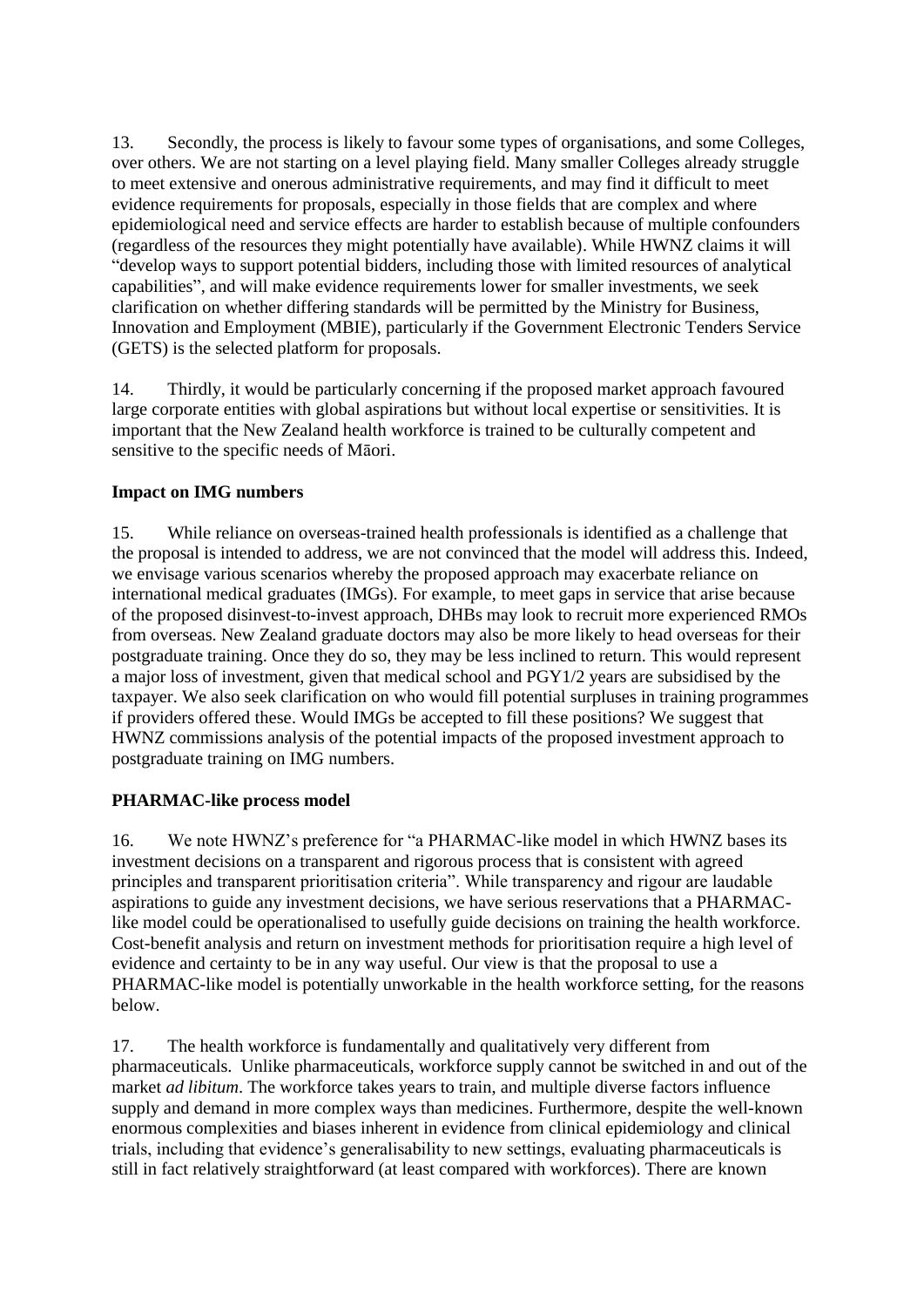models and approaches, and importantly, data (in the form of effect sizes in randomised controlled trials), and relatively discrete counterfactual health needs expressed in terms of types and numbers of patients and communities, extent of premature death and excess morbidity, and health service needs. Crucially, medicines funding decisions have much more (if still insufficient) available and accessible data and literature and well-established methods; systematic workforce funding decisions patently do not. The approach to the health workforce is considerably less evidence-informed and risks being highly subjective and invalid.

18. The PHARMAC model uses Programme Budgeting Marginal Analysis (PBMA), together with a capped budget and tools to generate savings.<sup>3</sup> The information requirements to support this are large. It is our view that these will be significantly larger still (maybe unachievably so, at least in the short to medium term) for the HWNZ exercise (see Appendix 1 for technical details of the information requirements to inform a PHARMAC-like model for decisions about the health workforce, and how these may be unworkable). We ask HWNZ to provide us, and the sector, with an incremental cost analysis for the considerable uplift in capacity and capability needed to pursue the proposed approach effectively.

## **Questions, conclusion and recommendations**

19. We thank HWNZ for consulting with the sector. We reiterate the questions we have raised in our submission and would very much appreciate information from HWNZ that answers the following:

- Why was only one model selected for the current consultation out of the several different models for post-entry workforce training discussed at the December 2016 workshop? On what basis was this decision made and what happened to the other models that were under consideration?
- Could we please see the situation analysis listing all the other models originally considered, with comparative advantages, disadvantages and costs for each?
- Could we please receive timeframes for this proposal, including for the analysis of submissions? Could we also be provided with the results of the analysis of submissions, once available?
- What would be the potential impacts of the proposed investment approach to postgraduate training on IMG numbers? Who would fill potential surpluses in training programmes if providers offered these? Would IMGs be accepted to fill these positions?
- What will be the costs of the considerable uplift in capacity and capability needed to pursue the proposed approach?
- If attempting to use an HWNZ-described PHARMAC-styled approach, then:
	- o how will the direction of causality be disimpacted technically?
	- o how will it be evaluated technically whether specific investments have had tangible effects/benefits for New Zealand society, and how these benefits compare with those generated by other workforces?

<sup>1</sup> <sup>3</sup> Grocott R. Applying Programme Budgeting Marginal Analysis in the health sector: 12 years of experience. Expert Rev Pharmacoecon Outcomes Res. 2009 Apr;9(2):181-7. Available from <http://www.tandfonline.com/doi/full/10.1586/erp.09.2>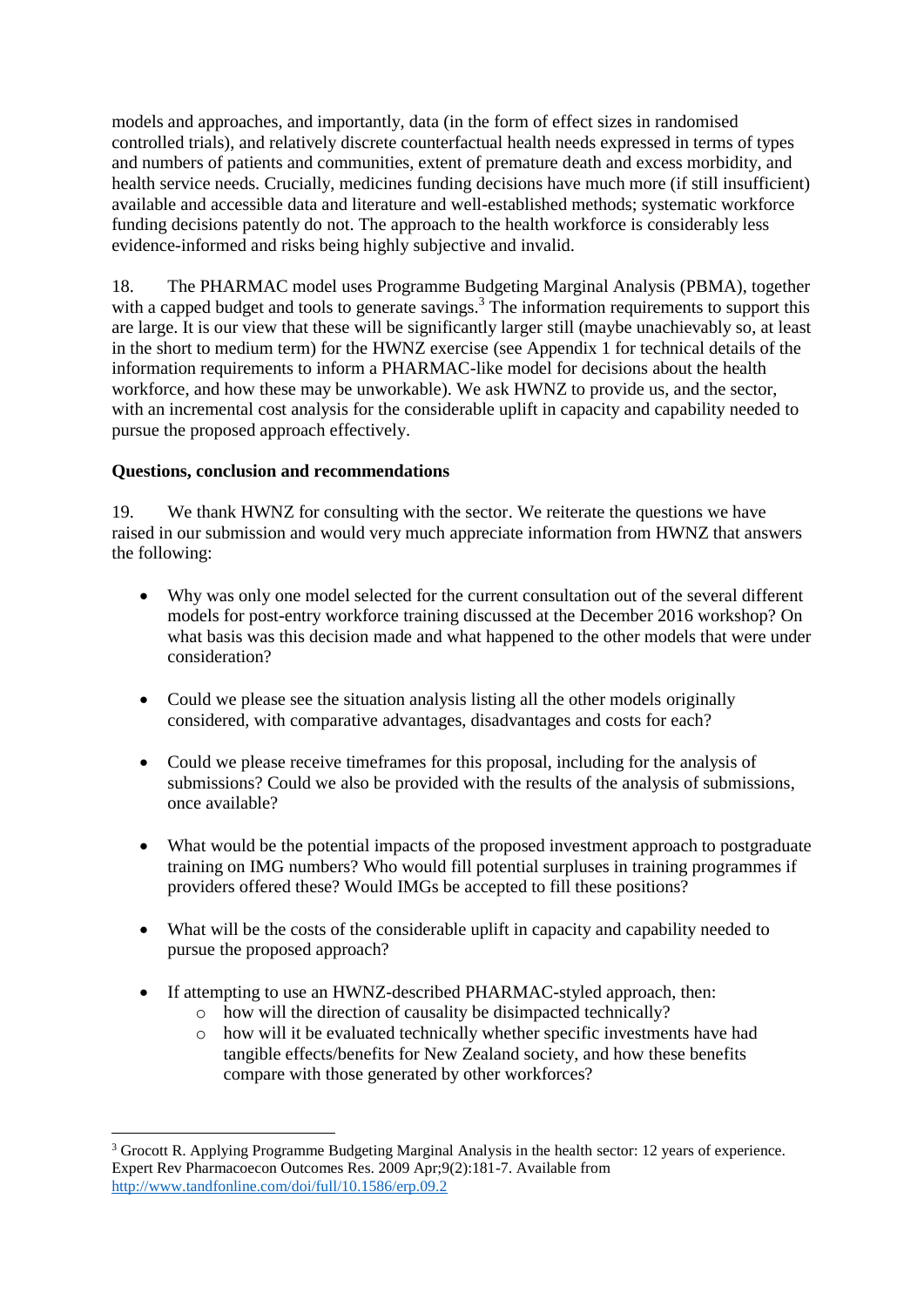20. In conclusion, the NZMA accepts the need to change the way in which medical vocational training is funded. However, we do not support the model HWNZ proposes to address shortcomings in the status quo across the health workforce. We believe the proposal to use a PHARMAC-like approach is unworkable and naïve. We also believe that a contestable market model would lead to several negative consequences. We submit the following recommendations:

- The other models discussed at previous stakeholder workshops need to be looked at again.
- Rather than focus on the post-entry workforce, instead use the total investment in the health workforce (which is the much more appropriate view). For medicine, this includes the investments made for medical school and for PGY 1 and 2.
- Baseline funding for vocational medical training needs to be commensurate with the increase in medical student places from 2008.
- Rather than redirecting funds away from medical training to other sectors in the health workforce, additional funding is required for training these other sectors.
- Instead of disinvesting to invest, an alternative approach to explore could be the targeted investment of new funding, like the approach to additional funding that PHARMAC receives.
- Rather than delegate responsibility for workforce planning to the sector, HWNZ should increase its internal capabilities, perhaps by way of the establishment of an Expert Advisory Group. Such a group could include experts from Treasury and/or other economists to help inform its planning.
- All recipients of HWNZ funding should be required to provide a minimum standard of reporting to ensure clear accountability.

We hope our feedback is helpful. We look forward to receiving answers to our questions, and to continuing to be involved in the development of solutions to post-entry training of the health workforce.

Yours sincerely

Seve Cliff

Dr Stephen Child NZMA Chair